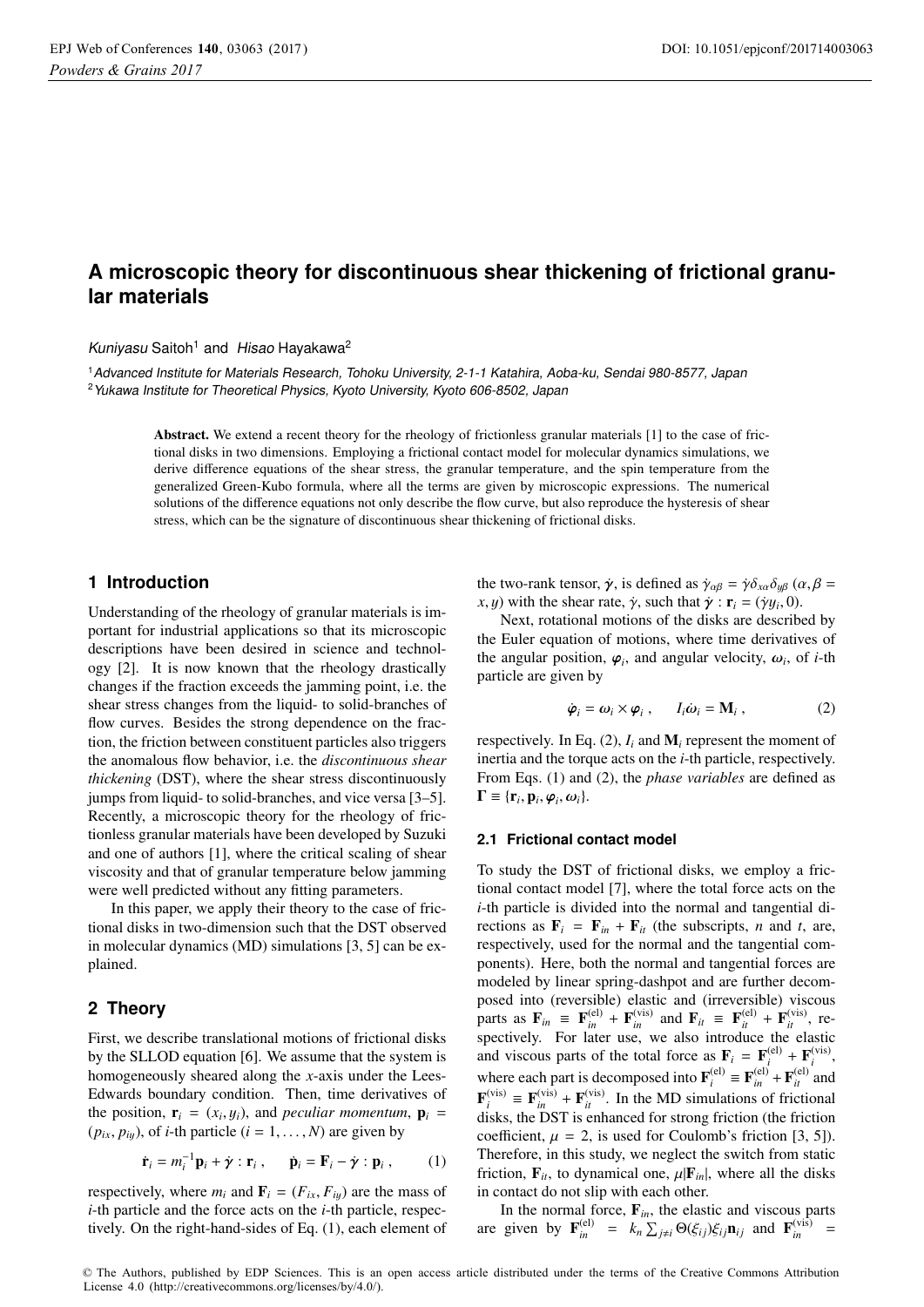$-\eta_n \sum_{j \neq i} \Theta(\xi_{ij})(\dot{\mathbf{r}}_{ij} \cdot \mathbf{n}_{ij}) \mathbf{n}_{ij}$ , respectively, where  $k_n$  and  $\eta_n$ <br>are introduced as a spring constant and viscosity coefare introduced as a spring constant and viscosity coefficient, respectively. Here,  $\Theta(\xi_{ij})$  is the Heaviside step function (which is 1 for  $\xi_{ij} > 0$  and 0 otherwise), where  $\xi_{ij} \equiv R_i + R_j - r_{ij}, R_i$  (or  $R_j$ ),  $r_{ij} \equiv |\mathbf{r}_i - \mathbf{r}_j|$ ,  $\mathbf{n}_{ij} \equiv (\mathbf{r}_i - \mathbf{r}_j)/r_{ij}$ , and  $\dot{\mathbf{r}}_{ij} \equiv \dot{\mathbf{r}}_i - \dot{\mathbf{r}}_j$  represent an overlap between the disks (*i* and *j*), the radius of *i*-th (or *j*-th) disk, the distance between the disks, the unit vector parallel to the relative position, and the relative velocity, respectively.

In the tangential force,  $\mathbf{F}_{it}$ , the elastic and viscous<br>s are written as  $\mathbf{F}^{(\text{el})} = k \sum_{i} \mathbf{Q}(\xi) \int_{i}^{t} \mathbf{y}_{\text{el}}(\xi) d\xi$  and parts are written as  $\mathbf{F}_{it}^{(\text{el})} = -k_t \sum_{j \neq i} \Theta(\xi_{ij}) \int_{\tilde{t}_{ij}}^t \mathbf{v}_{ijt}(s) ds$  and  $\mathbf{F}_{it}^{(vis)} = -\eta_t \sum_{j \neq i} \Theta(\xi_{ij}) \mathbf{v}_{ijt}$ , respectively, where  $k_t$  and  $\eta_t$ are the spring constant and the viscosity coefficient, respectively, and the disks, *i* and *j*, get into contact at time  $\tilde{t}_{ij}$ . Here,  $\mathbf{v}_{ijt} = \mathbf{n}_{ij} \times (R_i \omega_i + R_j \omega_j) + \dot{\mathbf{r}}_{ij} - (\dot{\mathbf{r}}_{ij} \cdot \mathbf{n}_{ij}) \mathbf{n}_{ij}$ <br>represents the tangential relative velocity at the contact represents the tangential relative velocity at the contact point [7], which is perpendicular to the normal unit vector between the disks, i.e.  $v_{ijt} \cdot \mathbf{n}_{ij} = 0$ . Then, the elastic part,  $\mathbf{F}_{it}^{(el)}$ , is proportional to the relative displacement,  $\int_{t_{ij}}^{t} \mathbf{v}_{ijt}(s)ds$ , which depends on the memory during a duration of contact,  $\tau_{ij}(t) \equiv t - \tilde{t}_{ij}$ .

The total torque acts on the *i*-th particle also consists of elastic and viscous parts as  $M_i = M_i^{(el)} + M_i^{(vis)}$ . If we write the tangential forces as  $\mathbf{F}_{it}^{(\text{el})} = \sum_{j \neq i} \mathbf{f}_{ijt}^{(\text{el})}$  and  $\mathbf{F}_{ijt}^{(\text{vis})}$  $\frac{i}{i}$  $\mathbf{F}_{ii}^{(vis)} = \sum_{j \neq i} \mathbf{f}_{ij}^{(vis)}$ , each part of the torque is given by  $\mathbf{M}_i^{(\text{el})} = R_i \sum_{j \neq i} \mathbf{f}_{ijt}^{(\text{el})} \times \mathbf{n}_{ij}$  and  $\mathbf{M}_i^{(\text{vis})} = R_i \sum_{j \neq i} \mathbf{f}_{ijt}^{(\text{vis})} \times \mathbf{n}_{ij}$ .

#### **2.2 Hamiltonian and Liouville equation**

In our system, the Hamiltonian is introduced as  $H =$  $\sum_i (\mathbf{p}_i^2/2m_i+\mathbf{I}_i\omega_i^2/2)+U_n+U_t$ , where  $U_n$  and  $U_t$  are elastic<br>potentials stored in the normal and tangential directions potentials stored in the normal and tangential directions, respectively. Because the Hamiltonian depends on time through the phase variable,  $\Gamma$ , its time derivative is given by  $\dot{H} = \sum_i (m_i^{-1} \mathbf{p}_i \cdot \dot{\mathbf{p}}_i + I_i \omega_i \cdot \dot{\omega}_i - \mathbf{F}_{in}^{(\text{el})} \cdot \dot{\mathbf{r}}_i - \mathbf{F}_{in}^{(\text{el})} \cdot \dot{\varphi}_i$ , where we have used the relations,  $\mathbf{F}_{in}^{(el)} = -\partial U_n/\partial \mathbf{r}_i$  and  $\mathbf{F}_{in}^{(el)} = \mathbf{F}_{in}^{(el)}$  $\mathbf{F}_{it}^{(el)} = -\partial U_t / \partial \varphi_i$ . From Eqs. (1) and (2), the time deriva-<br>*tive* is rewritten as  $\mathcal{U} = -\partial S \pi - 2\mathcal{P} + \mathcal{T}$ . Here tive is rewritten as  $\dot{\mathcal{H}} = -\dot{\gamma} S \sigma_{xy} - 2\mathcal{R} + \mathcal{J}$ . Here,

$$
\sigma_{xy} \equiv \frac{1}{S} \sum_{i} \left( \frac{p_{ix} p_{iy}}{m_i} + y_i F_{ix} \right), \qquad (3)
$$

$$
\mathcal{R} \equiv -\frac{1}{2} \sum_{i} \left\{ \mathbf{F}_{i}^{(\text{vis})} \cdot \dot{\mathbf{r}}_{i} + \mathbf{M}_{i}^{(\text{vis})} \cdot \boldsymbol{\omega}_{i} \right\}, \quad (4)
$$

$$
\mathcal{J} = \sum_{i} \left\{ \mathbf{F}_{it}^{(\text{el})} \cdot (\dot{\mathbf{r}}_{i} - \boldsymbol{\omega}_{i} \times \boldsymbol{\varphi}_{i}) + \mathbf{M}_{i}^{(\text{el})} \cdot \boldsymbol{\omega}_{i} \right\}, (5)
$$

are introduced as the shear stress 1, the *dissipation function*, and the rate of energy production by the *couple stress* [8], respectively, where *S* represents the system area.

If we introduce a *dynamical variable*, *A*(*t*), as a function of phase variable,  $\Gamma$ , its time derivative is given by

$$
\frac{d}{dt}A(t) = \dot{\Gamma} \cdot \frac{\partial}{\partial \Gamma}A(t) \equiv i\mathcal{L}A(t) , \qquad (6)
$$

<sup>1</sup>It is also written as  $\sigma_{xy} = \sum_i m_i^{-1} p_{ix} p_{iy} / S + \sum_i \sum_{j \neq i} (y_i - y_j) f_{ijx} / 2S$ .

where  $i\mathcal{L} \equiv \mathbf{\Gamma} \cdot (\partial/\partial \mathbf{\Gamma})$  is defined as the *Liouville operator* [6]. From Eqs. (1) and (2), the Liouville operator is decomposed as  $i\mathcal{L} = i\mathcal{L}_{el} + i\mathcal{L}_{\gamma} + i\mathcal{L}_{vis}$ <sup>2</sup>.

On the other hand, the time development of *N*-body distribution function, *f*(*t*), is described by the *Liouville equation* as

$$
\frac{\partial}{\partial t}f(t) = -\left(\dot{\Gamma}\cdot\frac{\partial}{\partial \Gamma} + \frac{\partial}{\partial \Gamma}\cdot\dot{\Gamma}\right)f(t) \equiv -(i\mathcal{L} + \Lambda)f(t) ,\tag{7}
$$

where  $\Lambda \equiv (\partial/\partial \Gamma) \cdot \dot{\Gamma}$  is defined as the *compression factor* [6]. The Liouville equation is also written as  $\partial f(t)/\partial t =$  $-i\mathcal{L}^{\dagger}f(t)$ , where  $i\mathcal{L}^{\dagger} \equiv i\mathcal{L} + \Lambda$  is the adjoint of Liouville operator so that the Liouville operator is non-Hermitian, i.e.  $i\mathcal{L}^{\dagger} \neq i\mathcal{L}$  [6]. From Eqs. (1) and (2), we find that the compression factor is given by

$$
\Lambda = \sum_{i} \left\{ \frac{\partial}{\partial \mathbf{p}_{i}} \cdot \mathbf{F}_{i}^{(\text{vis})} + \frac{\partial}{\partial \omega_{i}} \cdot (I_{i}^{-1} \mathbf{M}_{i}^{(\text{vis})}) \right\}
$$
(8)

which only consists of irreversible viscous parts,  $\mathbf{F}_i^{(vis)}$  and  $\mathbf{M}^{(vis)}$  are it is readily found that the first and see  $M_i^{(vis)}$ . Then, it is readily found that the first and sec-<br>ond terms on the right-hand-side of Eq. (8) are reduced to ond terms on the right-hand-side of Eq. (8) are reduced to  $(\partial/\partial \mathbf{p}_i) \cdot \mathbf{F}_i^{(vis)} = -m_i^{-1}(\eta_n + \eta_t) z_i$  and  $(\partial/\partial \omega_i) \cdot (I_i^{-1} \mathbf{M}_i^{(vis)}) = -I^{-1} R^2 n z$ , respectively where  $z_i \equiv \sum_i \Theta(\xi_i)$  is intro- $-I_i^{-1}R_i^2\eta_t z_i$ , respectively, where  $z_i \equiv \sum_{j\neq i} \Theta(\xi_{ij})$  is introduced as the coordination number of the *i*-th particle. If we use the moment of inertia for a two-dimensional disk,  $I_i = m_i R_i^2 / 2$ , and assume that every mass is identical,  $m<sub>i</sub> = m$ , we find that the compression factor is proportional to the total number of contacts, i.e.  $\Lambda = -(\eta_n + 3\eta_t)N_c/m$ with  $N_c \equiv \sum_i z_i$ .

#### **2.3 Generalized Green-Kubo formula**

To describe the shear stress of frictional disks, let us remind the measurement of *flow curves* [3]: After the system is equilibrated under shear, the shear rate is increased from  $\dot{\gamma}$  to  $\dot{\gamma} + \Delta \dot{\gamma}$  (at time  $t = 0$ ) such that the shear stress relaxes from  $\langle \sigma_{xy} \rangle_{\dot{\gamma}}$  to  $\langle \sigma_{xy} \rangle_{\dot{\gamma} + \Delta \dot{\gamma}}$ , where  $\langle \dots \rangle_{\dot{\gamma}}$  represents the average in a non-equilibrium steady state under shear with *γ*. The *generalized Green-Kubo formula* around the steady state characterized by  $\dot{\gamma}$  is expressed as

$$
\langle \sigma_{xy}(t) \rangle_{\dot{\gamma} + \Delta \dot{\gamma}} \simeq \langle \sigma_{xy} \rangle_{\dot{\gamma}} + \int_0^t ds \langle \sigma_{xy}(s) \Omega \rangle_{\dot{\gamma}}, \qquad (9)
$$

where  $\Omega = \beta \hat{H} - \Lambda = -\dot{\gamma} \beta S \sigma_{xy} - 2\beta \hat{R} + \beta \hat{J} - \Lambda$ with the inverse of granular temperature,  $\beta = 1/\langle T \rangle_{\dot{v}},$ is the *work function* [6, 9] and  $\langle \sigma_{xy} \rangle_{\dot{\gamma}} \neq 0$ . Assuming an exponential decay of the time correlation function,  $\langle \sigma_{xy}(s) \Omega \rangle_{\dot{y}} \simeq \langle \sigma_{xy} \Omega \rangle_{\dot{y}} e^{-s/\tau_{rel}}$ , with a relaxation time,  $\tau_{rel}$ , and taking a long time limit ( $t \to \infty$ ), we reduce Eq. (9) to  $\langle \sigma_{xy} \rangle_{\dot{\gamma} + \Delta \dot{\gamma}} \simeq \langle \sigma_{xy} \rangle_{\dot{\gamma}} + \tau_{rel} \langle \sigma_{xy} \Omega \rangle_{\dot{\gamma}}$ , where we have rewritten the steady state value as  $\langle \sigma_{xy} \rangle_{\dot{\gamma} + \Delta \dot{\gamma}} \equiv \langle \sigma_{xy}(\infty) \rangle_{\dot{\gamma} + \Delta \dot{\gamma}}$  (see Ref. [1] for more rigorous treatment). If we assume that the non-equilibrium steady state is not far from the equilibrium state, we can rewrite the correlation function as

<sup>&</sup>lt;sup>2</sup>Each part is explicitly written as  $i\mathcal{L}_{el} = \sum_i \{m_i^{-1} \mathbf{p}_i \cdot (\partial/\partial \mathbf{r}_i) + \mathbf{F}_i^{(el)} \cdot \partial/\partial \mathbf{r}_i\}$  $(\partial/\partial p_i) + (\omega_i \times \varphi_i) \cdot (\partial/\partial \varphi_i) + I_i^{-1} M_i^{(\text{el})} \cdot (\partial/\partial \omega_i)$ ,  $i.\mathcal{L}_\gamma = \dot{\gamma} \sum_i (y_i \partial/\partial x_i - \partial x_i \partial x_i)$  $p_{ij}\partial/\partial p_{ix}$ , and  $i\mathcal{L}_{vis} = \sum_i{\{\mathbf{F}_i^{(vis)} \cdot (\partial/\partial \mathbf{p}_i) + I_i^{-1}\mathbf{M}_i^{(vis)} \cdot (\partial/\partial \omega_i)\}}.$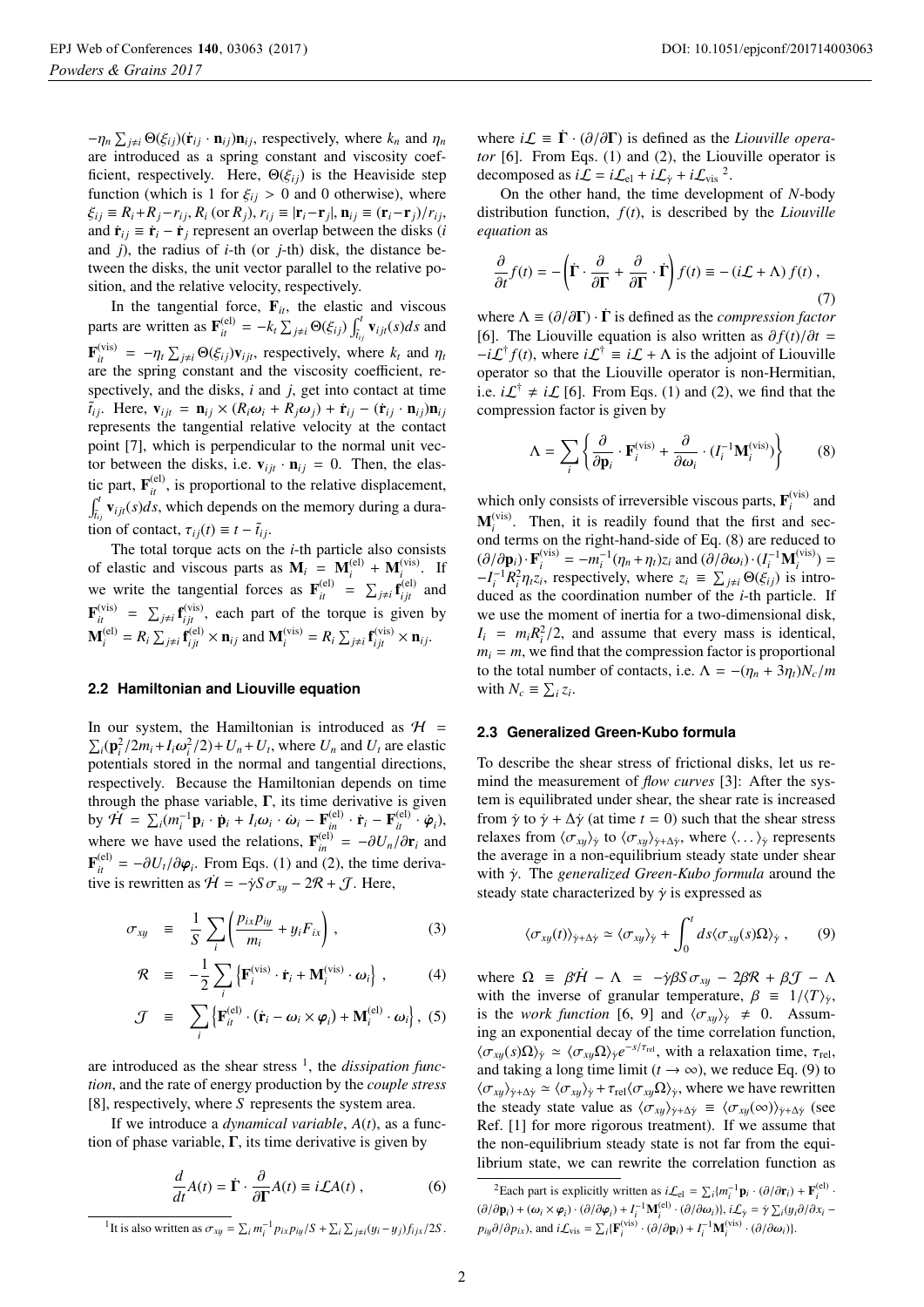Table 1. Coefficients in the difference equations, Eqs. (10)-(12), where  $n_{ij\alpha}$  ( $\alpha = x, y$ ) represents the  $\alpha$ -component of the normal unit vector between the particles (*i* and *j*),  $\mathbf{n}_{ij}$ .

$$
a_0 = 2\tau_{rel}k_n^2 \sum_{\substack{i,j,k,l \ (i \neq j,k+1)}} \langle \Theta(\xi_{ij})\Theta(\xi_{kl})\xi_{ij}\xi_{kl}r_{ij}r_{kl}n_{ik}x_{lij}n_{klx}n_{ij}n_{kly}\rangle_{\gamma}
$$
\n
$$
a_1 = (mS)^{-1}\tau_{rel} \sum_{\substack{i,j,k,l \ (i \neq j,k+1)}} \langle 3\eta_n^2 \Theta(\xi_{ij})^2 r_{ij}^2 n_{ijx}^2 n_{ijy}^2 + 3\eta_i^2 \langle \Theta(\xi_{ij})^2 r_{ij}^2 n_{ijy}^4 + \eta_n^2 \Theta(\xi_{ij})\Theta(\xi_{ik}) (n_{ijx}n_{ikx} + n_{ijy}n_{iky})r_{ij}r_{ik}n_{ijx}n_{ikx}n_{ijy}n_{iky}
$$
\n
$$
+ \eta_n \eta_l \Theta(\xi_{ij})\Theta(\xi_{ik})r_{ij}r_{ik}n_{ijx}n_{iky}n_{ijx}n_{iky}^2 (n_{ijx}n_{iky} - n_{ijy}n_{ikx}) + \eta_i^2 \Theta(\xi_{ij})\Theta(\xi_{ik})r_{ij}r_{ik}n_{ijy}^2 n_{iky}^2 (n_{ijy}n_{iky} + n_{ijx}n_{ikx})\rangle_{\gamma}
$$
\n
$$
a_2 = (mS)^{-1}\tau_{rel} \sum_{\substack{i,j,k,l \ (i \neq j,k+1)}} \langle \Theta(\xi_{ij})\Theta(\xi_{ki})\xi_{ij}\xi_{kl}r_{ij}r_{kl}n_{ijx}n_{klx}n_{ijy}n_{kly}\rangle_{\gamma}
$$
\n
$$
b_1 = (mS)^{-1}\tau_{rel} \sum_{\substack{i,j,k,l \ (i \neq j,k+1)}} \langle 3\eta_n^2 \Theta(\xi_{ij})^2 r_{ij}^2 n_{ijx}^2 n_{ijy}^2 + 3\eta_i^2 \langle \Theta(\xi_{ij})^2 r_{ij}^2 n_{ijy}^4 + \eta_n^2 \Theta(\xi_{ij})\Theta(\xi_{ik}) (n_{ijx}n_{ikx} + n_{ijy}n_{iky}) r_{ij}r_{ik}n_{ijx}n_{ikx}n_{ijy}n_{iky}
$$
\n
$$
b_1 = (mS)^{-1}\tau_{rel} \sum_{\substack{i,j,k \ (i \ne
$$

 $\langle \sigma_{xy} \Omega \rangle_{\dot{\gamma}} \simeq \langle \sigma_{xy} \Omega \rangle_{\text{eq}} + \tau_{\text{rel}} \langle \sigma_{xy} \Omega^2 \rangle_{\text{eq}}$ , where  $\langle \dots \rangle_{\text{eq}}$  represents the ensemble average in the equilibrium state. Then, we find that the shear stress is expanded into the series of relaxation time as  $\langle \sigma_{xy} \rangle_{\dot{\gamma} + \Delta \dot{\gamma}} \simeq \langle \sigma_{xy} \rangle_{\dot{\gamma}} + \tau_{rel} \langle \sigma_{xy} \Omega \rangle_{eq}$  +  $\tau_{rel}^2 \langle \sigma_{xy} \Omega^2 \rangle_{eq}$ . The *parity* of phase variables requires  $\langle \sigma_{xy} \Omega^2 \rangle_{\text{eq}} = 0$  [1] and finally, the shear stress is given by  $\langle \sigma_{xy} \rangle_{\gamma + \Delta \gamma} \simeq \langle \sigma_{xy} \rangle_{\gamma} + \tau_{rel} \langle \sigma_{xy} \Omega \rangle_{\text{eq}}$ , where the equilibrium averages,  $\langle \sigma_{xy} \Omega \rangle_{\text{eq}} = -\dot{\gamma} \beta S \langle \sigma_{xy}^2 \rangle_{\text{eq}} - 2\beta \langle \sigma_{xy} \mathcal{R} \rangle_{\text{eq}} +$  $\beta \langle \sigma_{xy} \mathcal{J} \rangle_{\text{eq}} - \langle \sigma_{xy} \Lambda \rangle_{\text{eq}}$ , can be explicitly calculated from Eqs. (3)-(5) and (8). Applying the parallel procedure to the granular temperature,  $\langle T \rangle_{\dot{\gamma}}$ , and rotational temperature,  $\langle T_t \rangle_{\dot{y}}$ <sup>3</sup>, we find difference equations as

$$
\langle \sigma_{xy} \rangle_{\dot{\gamma} + \Delta \dot{\gamma}} = \langle \sigma_{xy} \rangle_{\dot{\gamma}} - a_0 - a_1 \dot{\gamma} - \frac{\dot{\gamma} h(\dot{\gamma}) + a_2 \dot{\gamma} \langle T_t \rangle_{\dot{\gamma}}}{\langle T \rangle_{\dot{\gamma}}},
$$
\n(10)

$$
\langle T \rangle_{\dot{\gamma} + \Delta \dot{\gamma}} = (b_1 + 1) \langle T \rangle_{\dot{\gamma}} + b_0 \dot{\gamma}^2 - b_2 \langle T_t \rangle_{\dot{\gamma}}, \qquad (11)
$$

$$
\langle T_t \rangle_{\dot{\gamma} + \Delta \dot{\gamma}} = (c_1 + 1) \langle T_t \rangle_{\dot{\gamma}} + (c_0 \dot{\gamma}^2 - c_2 \langle T_t \rangle_{\dot{\gamma}}) \frac{\langle T_t \rangle_{\dot{\gamma}}}{\langle T \rangle_{\dot{\gamma}}},
$$
\n(12)

where the coefficients  $(a_0, a_1, a_2, b_0, b_1, b_2, c_0, c_1,$  and  $c_2)$ are listed in Table 1 4.

To explicitly calculate the coefficients in Table 1, we need to calculate the three- and four-body correlations [1] and have to introduce the radial distribution function for frictional disks. In addition, it is necessary to determine the two time scales, i.e. the relaxation time,  $\tau_{rel}$ , and duration of contact,  $\tau_{ij}$ , which is far beyond the scope of this work. Therefore, in the following analysis, we simply regard the coefficients as fitting parameters.

#### **2.4 Flow curves**

To draw the flow curve of frictional disks, we numerically solve the difference equations (10)-(12). Here, we scale the mass, length, and time by *m*, *d* (the diameter of disk), and  $t_0 \equiv \eta_n/k_n$  such that the shear stress, granular (rotational) temperature, and shear rate are scaled as  $\langle \sigma_{xy}^* \rangle_{\dot{\gamma}} \equiv (t_0^2/m) \langle \sigma_{xy} \rangle_{\dot{\gamma}}, \langle T^* \rangle_{\dot{\gamma}} \equiv (t_0^2/m d^2) \langle T \rangle_{\dot{\gamma}} \langle \langle T_t^* \rangle_{\dot{\gamma}} \equiv$  $(t_0^2/md^2)(T_t)_{\dot{\gamma}}$ , and  $\dot{\gamma}^* \equiv t_0 \dot{\gamma}$ , respectively. In addition, the coefficients on the right-hand-sides of Eqs. (10)-(12) are nondimensionalized as  $a_0^* \equiv (t_0^3/m)a_0, a_1^* \equiv (t_0^2/m)a_1$ ,  $a_2^* \equiv (t_0^2/m)a_2, b_0^* \equiv (t_0/m\tilde{d}^2)b_0, b_1^* \equiv t_0b_1, b_2^* \equiv t_0b_2,$  $c_0^* \equiv (t_0/md^2)c_0$ ,  $c_1^* \equiv t_0c_1$ , and  $c_2^* \equiv t_0c_2$ , which are used as numerical parameters (see the caption of Fig. 1).

Figure 1 displays numerical solutions of scaled shear stress, where the shear rate increases (the open circles) and then decreases (the open squares) as shown by the two 1) arrows. Increasing the shear rate, we find that the shear stress satisfies *Bagnold's scaling*, i.e.  $\langle \sigma_{xy}^* \rangle_{\dot{\gamma}} \sim \dot{\gamma}^{*2}$  (the dotted line) in the slow flow regime ( $\dot{\gamma}$  ≤ 10<sup>-5</sup>), while it becomes linear, i.e.  $\langle \sigma_{xy}^* \rangle_{\dot{\gamma}} \sim \dot{\gamma}^*$  (the inset) in the plastic flow regime ( $\dot{y}$ <sup>\*</sup>  $\geq 10^{-4}$ ) as known by the *μ-I rheology* [10]. On the other hand, if we decrease the shear rate, the shear stress exhibits irreversibility, where it becomes almost rate-independent, i.e.  $\langle \sigma_{xy}^* \rangle_{\dot{\gamma}} \sim \sigma_Y$  with the *yield stress*,  $\sigma_Y$ , in the solid-like regime ( $\dot{\gamma}^* \leq 10^{-4}$ ). Therefore, our model, Eqs. (10)-(12), well captures not only all the flow curve of frictional disks, but also the *hysteresis* of shear stress, which is the signature of the DST.

## **3 Summary**

In this study, we have extended the previous microscopic theory for frictionless granular particles [1] to the case of two-dimensional frictional disks, where all the flow behavior, i.e. Bagnold's scaling,  $\langle \sigma_{xy}^* \rangle_{\dot{\gamma}} \sim \dot{\gamma}^{*2}$ , the plastic flow,  $\langle \sigma_{xy}^* \rangle_{\dot{\gamma}} \sim \dot{\gamma}^*$ , the rate-independent yielding stress,

<sup>&</sup>lt;sup>3</sup>The granular temperature and rotational temperature are introduced as  $T \equiv N^{-1} \sum_{i} p_i^2 / 2m$  and  $T_t \equiv N^{-1} \sum_{i} I_i \omega_i^2$ <br><sup>4</sup>To calculate the correlation functions

<sup>&</sup>lt;sup>4</sup>To calculate the correlation functions, the elastic part of tangential force is approximated to  $\mathbf{F}_{it}^{(el)} \simeq -k_t \sum_{j \neq i} \Theta(\xi_{ij}) \tau_{ij} \mathbf{v}_{ijt}$ .